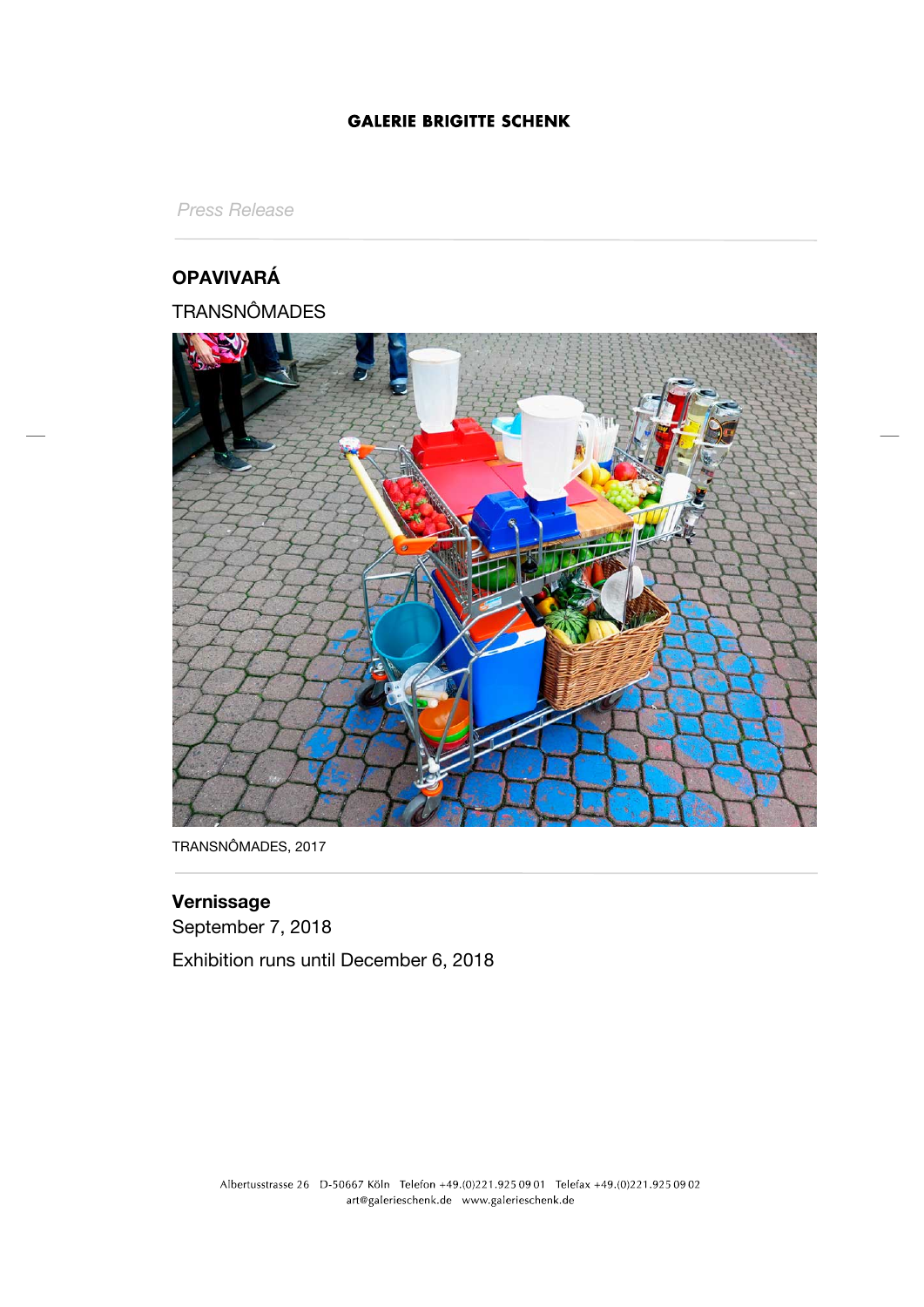### **Opening hours**

Tuesday – Friday: 11 am – 6 pm Saturday: 11 am – 3 pm

**Opening hours during DC Open**: Friday September 7: 6-10 pm Saturday September 8: 12-8 pm Sunday September 9: 12-6 pm

#### *English*

Opavivará is a foursome artist collective from Rio de Janeiro. They develop artistic interventions for public urban spaces, galleries and arts institutions. In turning the uses of urban spaces about by harnessing objects and interactive processes not necessarily associated with these environs, the artists cause not so much vexation as an approach and access, and valuable, non-judgmental common experience that connects. Since their establishment in 2005, the collective has been a telling factor in the shape of the current Brazilian art scene. While humorous and playful, these projects also comment on Brazil's political corruption and economic disparity.

TheTransnômades created by Opavivará for DC- Open at the Galerie Brigitte Schenk are wheelbarrows, prams, shopping trolleys and wheelchairs, transformed into interactive playgrounds and utility areas and with which the artists regularly take possession of public spaces. In so doing they playfully encourage all comers to take an active part. Transnômades keys into the quintessential facets of life in Brazil and translates them: the classic Caipirinha cocktail, the traditional grilled meat, the football, the karaoke machines. The grill has been installed in the pram, the karaoke machine in the wheelchair. The useful and leisure are fused – football with bringing up children, leisure time with the improvised preparation of food; pain and physical challenges with karaoke, dance with shopping-sprees. The Transnômades thus take up the theme of the eternal wanderer who has always to be prepared to put accustomed things to novel uses. Doing so not just for one's own sake but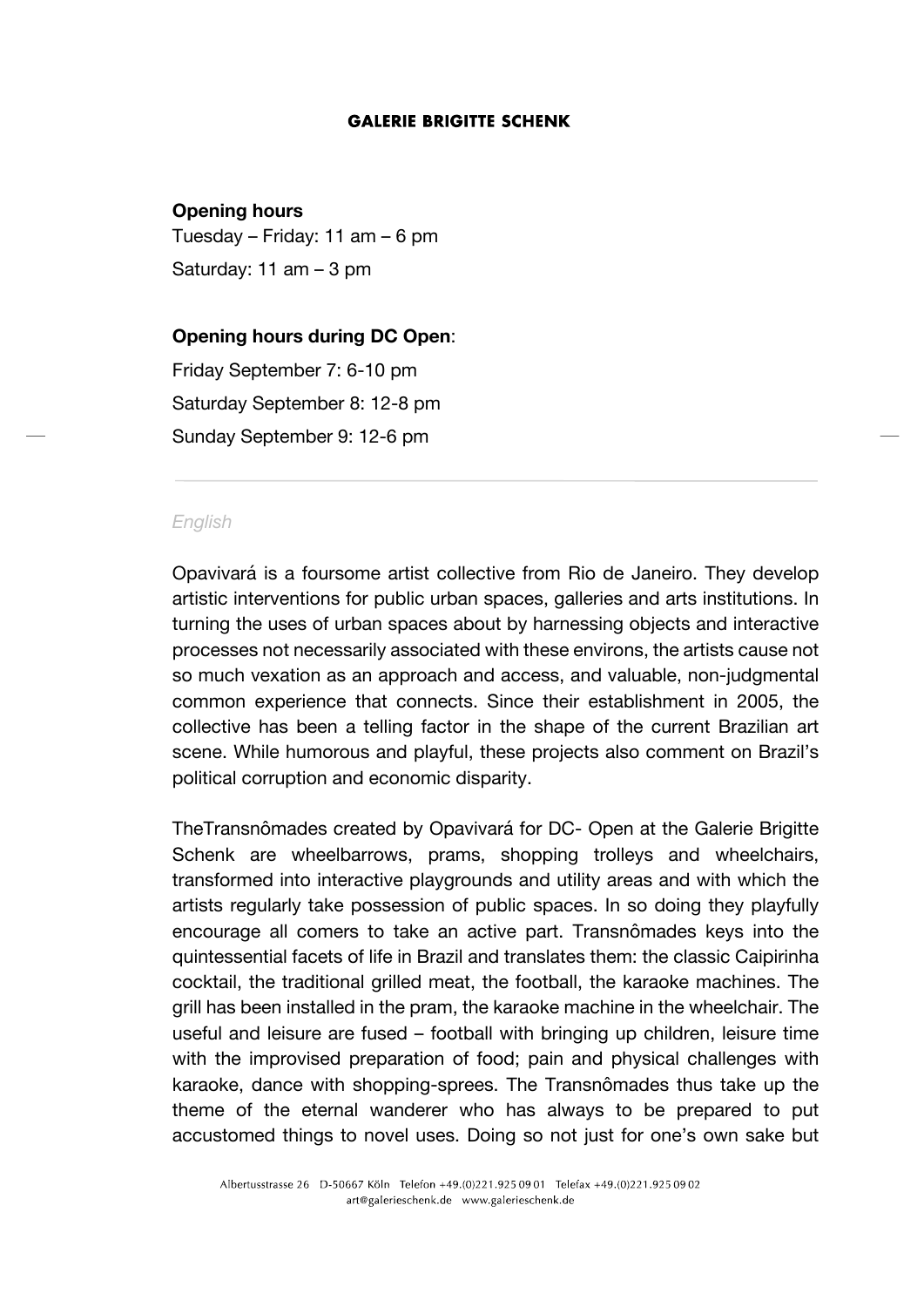always finding oneself in communication and interaction with others, such a wanderer, far away from a life of habit, generates precious collective experience out of leisure and play, rapport and tolerance.

They already look back on spectacular participation events at the Guggenheim Museum, New York, Art Unlimited at Art Basel, the Sao Paulo Biennial, the Taipei Biennale and most recently, the Liverpool Tate, where they filled the exhibition space with hammocks and a round, highly communicative selfservice buffet that, in turn and with the greatest subtlety, led visitors to communicate with each other. Again and again, the artists' participative strategy comes off to a tee.

### *Deutsch*

Opavivará ist ein vierköpfiges Künstlerkollektiv aus Rio de Janeiro, das künstlerische Interventionen für öffentliche Stadträume, Galerien und Kulturinstitutionen entwickelt. Durch Umkehrung der Nutzung urbaner Räume mit Hilfe von Gegenständen und interaktiven Prozessen, die nicht unbedingt mit diesen in Verbindung gebracht werden, schaffen sie weniger Irritation als Annäherung und kostbare, wertfreie, gemeinschaftliche Erfahrungen, die verbinden. Seit der Gründung 2005 hat das Kollektiv maßgeblich die brasilianische Kunstszene mutgestaltet. Humorvoll und spielerisch kommentieren diese Projekte auch die politische Korruption und das soziale Gefälle Brasiliens.

Die für DC Open in der Galerie Brigitte Schenk von Opavivará konzipiert en Transnômades sind zu interaktiven Playgrounds und Nutzflächen transformierte Schubkarren, Kinderwägen, Einkaufswägen, Rollstühle, mit denen die Künstler regelmäßig öffentliche Räume in Beschlag nehmen und Passanten spielerisch zur Teilnahme animieren. Transnômades nehmen die wesentlichen Facetten des Lebens in Brasilien auf: der klassische Caipirinha Cocktail, das traditionelle Grillfeisch, der Fußball, die Karaoke Maschine. Der Grill ist im Kinderwagen untergebracht, die Karaoke Maschine im Rollstuhl. Das Nützliche wird mit dem Müßigen kombiniert; Fußball mit Kindererziehung, Freizeit mit der improvisierten Zubereitung von Essen, Schmerz und Behinderung mit Karaoke, Tanz mit Einkaufen. Die Transnômades nehmen so